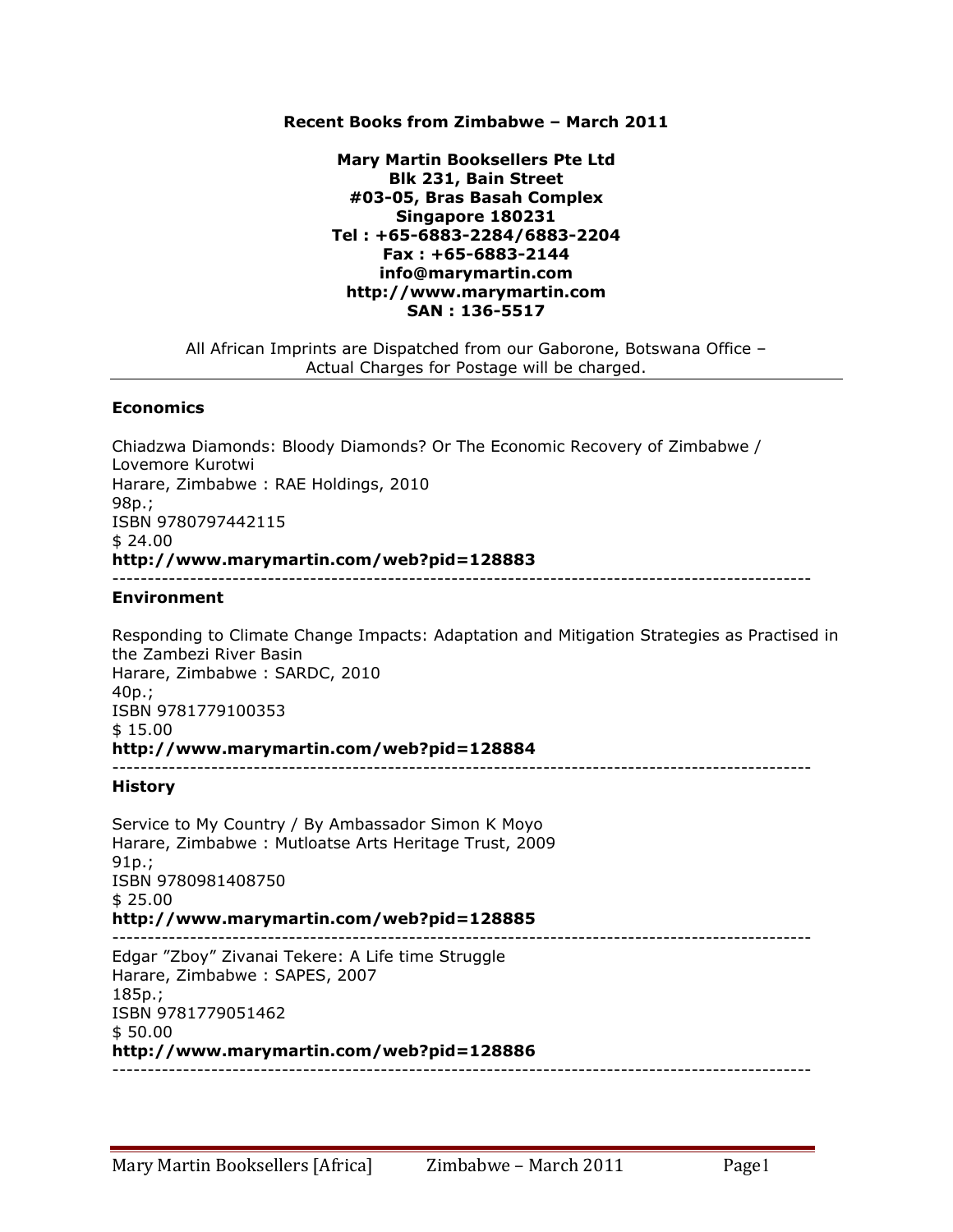Academia and the Dynamics of Transformative Leadership: The Experiance of the University of Zimbabwe in the First Decade after the Independence (1981-1992) / Ranga Zinyemba Harare, Zimbabwe : University of Zimbabwe Publications, 2010 156p.; ISBN 9781779200402 \$ 35.00 **http://www.marymartin.com/web?pid=128887** --------------------------------------------------------------------------------------------------- We Trade Across the Zambezi / N.C.G.Mathema Harare, Zimbabwe : University of Zimbabwe Publications, 2008 155p.; ISBN 1779200285 \$ 20.00 **http://www.marymartin.com/web?pid=128888** --------------------------------------------------------------------------------------------------- Zimbabwean Emigrants: The Truth and Deliberate Misinformation / N.C.G.Mathema Harare, Zimbabwe : University of Zimbabwe Publications, 2009 129p.; ISBN 9781779200396 \$ 25.00 **http://www.marymartin.com/web?pid=128889** --------------------------------------------------------------------------------------------------- Auxillia Chimusoro: The Unsung Heroine / Primrose C D Zenga Harare, Zimbabwe : Zimbabwe Women Writers, 2009 176p.; ISBN 9780797438019 \$ 22.00 **http://www.marymartin.com/web?pid=128891** --------------------------------------------------------------------------------------------------- God Smiled on me / Irene Chikaka Harare, Zimbabwe : Self Published, 2009 122p.; ISBN 9780797439658 \$ 18.00 **http://www.marymartin.com/web?pid=128892** --------------------------------------------------------------------------------------------------- Striving to go forward: The Sprit and Hope of Africa / Ellen M.Mudzima Harare, Zimbabwe : Thorn and Leaf Publishers, 2009 160p.; ISBN 9780797438873 \$ 15.00 **http://www.marymartin.com/web?pid=128893** --------------------------------------------------------------------------------------------------- **Literature** Tale of Tamari / Shimmer Chinodya Harare, Zimbabwe : Weaver Press, 2009 (Reprinted) 68p.; ISBN 177922026X \$ 16.00 **http://www.marymartin.com/web?pid=128894** ---------------------------------------------------------------------------------------------------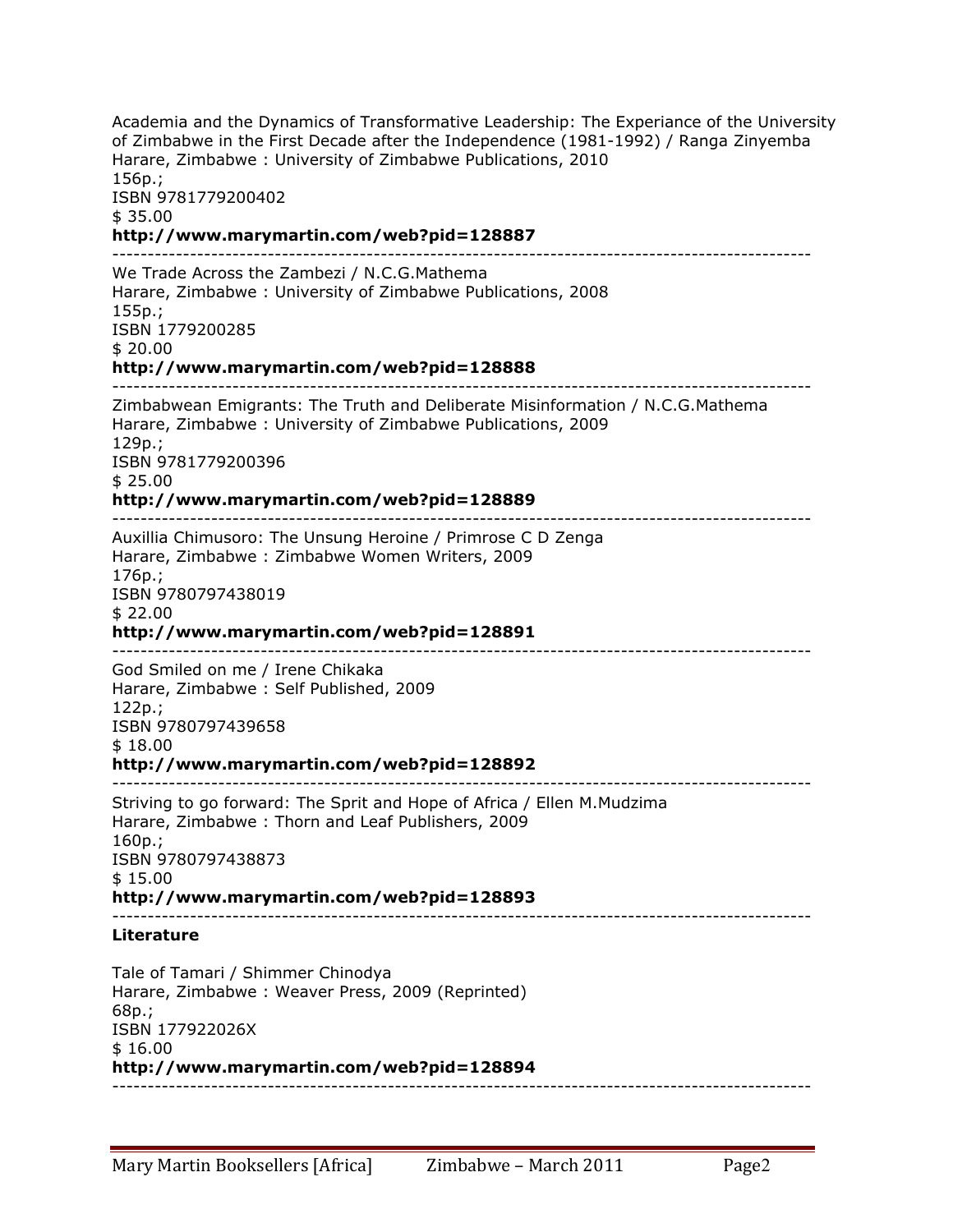This September Sun / Brgony Rheam Bulawayo, Zimbabwe : Amabooks, 2009 119p.; \$ 22.00 **http://www.marymartin.com/web?pid=128895** --------------------------------------------------------------------------------------------------- The Trek and Other Stories / Lawrence Hoba Harare, Zimbabwe : Weaver Press, 2009 52p.; ISBN 9781779221001 \$ 16.00 **http://www.marymartin.com/web?pid=128896** --------------------------------------------------------------------------------------------------- White Gods Black Demons / Daniel Mandishona Harare, Zimbabwe : Weaver Press, 2009 110p.; ISBN 9781779220875 \$ 18.00 **http://www.marymartin.com/web?pid=128897** --------------------------------------------------------------------------------------------------- The Hair Dresser of Harare / Tendi Huchu Harare, Zimbabwe : Weaver Press, 2010 190p.; ISBN 9781779221094 \$ 25.00 **http://www.marymartin.com/web?pid=128898** --------------------------------------------------------------------------------------------------- Absent: The English Teacher / John Eppel Harare, Zimbabwe : Weaver Press, 2009 145p.; ISBN 9781779220820 \$ 20.00 **http://www.marymartin.com/web?pid=128899** --------------------------------------------------------------------------------------------------- Highway Queen / Virginia Phiri Harare, Zimbabwe : Self Published, 2010 192p.; ISBN 9780797440296 \$ 30.00 **http://www.marymartin.com/web?pid=128901** --------------------------------------------------------------------------------------------------- **Law** Index to Legislation in Force in Zimbabwe 2010 / Edited by Brain D Crozier Harare, Zimbabwe : Legal Resource Foundations, 2010 285p.; \$ 40.00 **http://www.marymartin.com/web?pid=128903** ---------------------------------------------------------------------------------------------------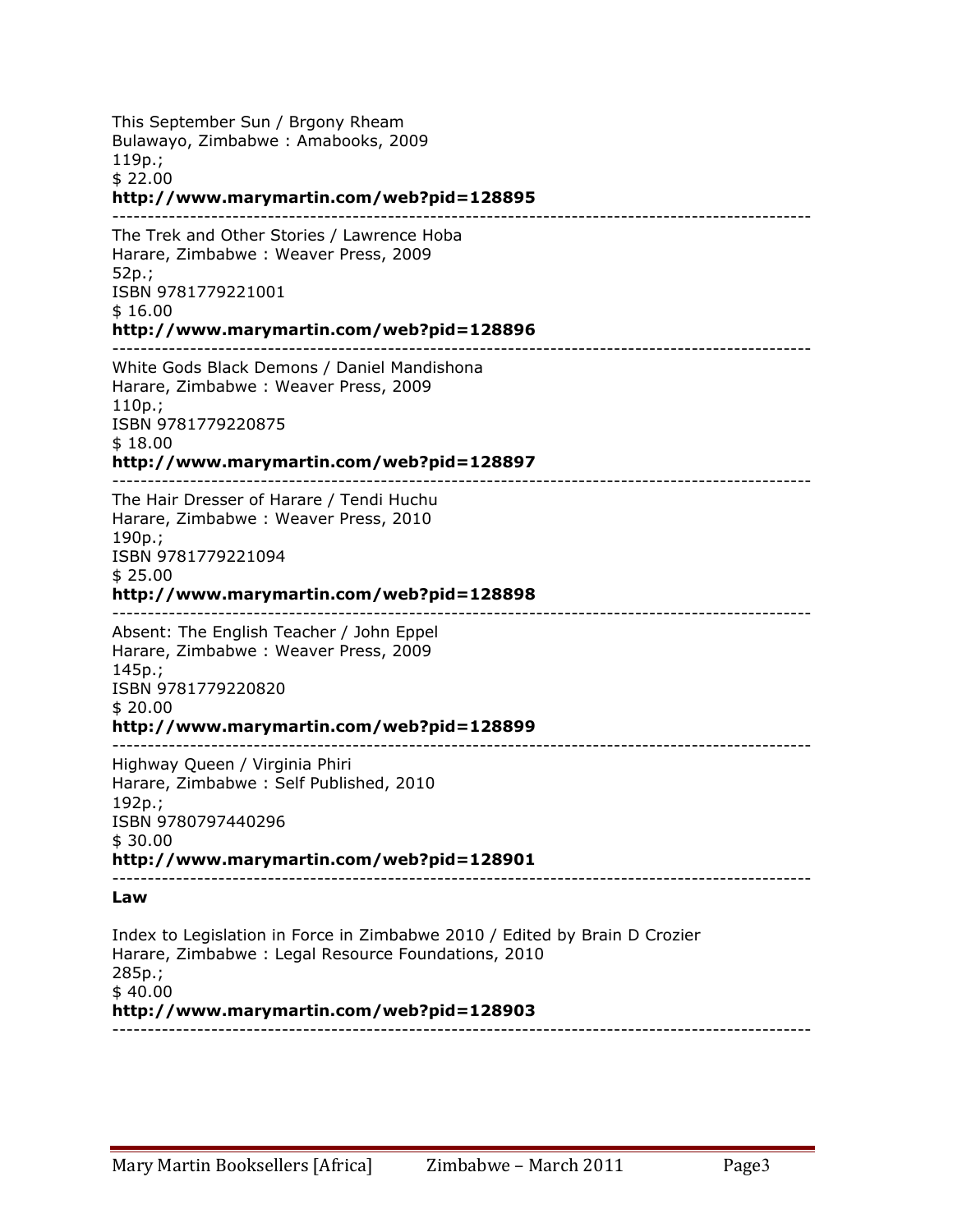Magistrates' Handbook / G Feltoe Harare, Zimbabwe : Legal Resource Foundations, 2008 240p.; \$ 30.00 **http://www.marymartin.com/web?pid=128904** --------------------------------------------------------------------------------------------------- The Zimbabwe Law Reports 2005 [Part 1] Harare, Zimbabwe : Legal Resource Foundation, 2010 \$ 110.00 **http://www.marymartin.com/web?pid=128905** --------------------------------------------------------------------------------------------------- The Zimbabwe Law Reports 2005 [Part 2] Harare, Zimbabwe : Legal Resource Foundation, 2010 \$ 110.00 **http://www.marymartin.com/web?pid=128906** --------------------------------------------------------------------------------------------------- The Zimbabwe Law Reports 2006 [Part 1] Harare, Zimbabwe : Legal Resource Foundation, 2010 \$ 130.00 **http://www.marymartin.com/web?pid=124518** --------------------------------------------------------------------------------------------------- The Zimbabwe Law Reports 2006 [Part 2] Harare, Zimbabwe : Legal Resource Foundation, 2010 \$ 130.00 **http://www.marymartin.com/web?pid=124519** --------------------------------------------------------------------------------------------------- The Zimbabwe Law Reports 2007 [Part 1] Harare, Zimbabwe : Legal Resource Foundation,2010 \$ 130.00 **http://www.marymartin.com/web?pid=124520** --------------------------------------------------------------------------------------------------- The Zimbabwe Law Reports 2007 [Part 2] Harare, Zimbabwe : Legal Resource Foundation, 2010 \$ 130.00 **http://www.marymartin.com/web?pid=126035** --------------------------------------------------------------------------------------------------- An Introduction to Zimbabwean Law / Lovemore Madhuku Harare, Zimbabwe : Weaver Press, 2010 188p.; ISBN 9781779220981 \$ 30.00 **http://www.marymartin.com/web?pid=128907** --------------------------------------------------------------------------------------------------- **Official Publications** Zimbabwe National HIV and Aids Strategic Plan 2006-2010 Harare, Zimbabwe : National Aids Council, 2006 38p.; \$ 15.00 **http://www.marymartin.com/web?pid=113251** ---------------------------------------------------------------------------------------------------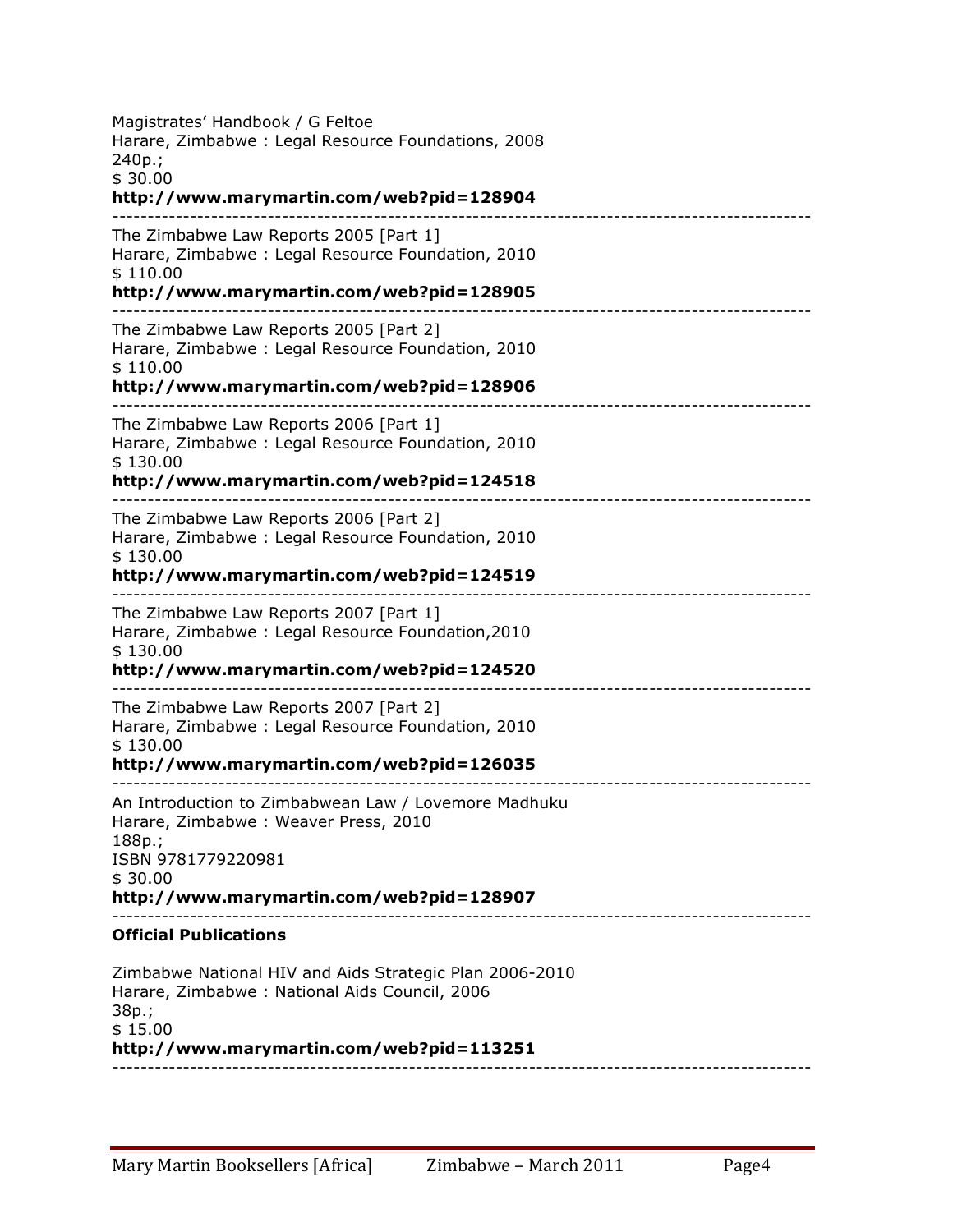The National OI/Art Programme: Annual Report 2007: Achieving Results with Limited Resources Harare, Zimbabwe: AIDS & TB Unit Ministry of Health & Child Welfare 54p.; \$ 15.00 **http://www.marymartin.com/web?pid=128909** --------------------------------------------------------------------------------------------------- Assessment and Description of the Environment Sector Statistics System in Zimbabwe Harare: Zimbabwe Central Statistical Office, 2009 iv. 55p.; 30cm. \$12.00 **http://www.marymartin.com/web?pid=128910** HHHHHHHHHHHHHHHHHHHHHHHHHHHHHHHHHHHHHHHHHHHHHHHHHHHHHHHHHHHHHHHHHHH Environment Statistics Report 2010 (Zimbabwe) Harare: Zimbabwe Central Statistical Office, 2010 viii. 66p.; 30cm. \$'20.00 **http://www.marymartin.com/web?pid=128911** HHHHHHHHHHHHHHHHHHHHHHHHHHHHHHHHHHHHHHHHHHHHHHHHHHHHHHHHHHHHHHHHHH Corporate Government Framework for State Enterprises and Parastatals (Zimbabwe) Harare: Ministry of State Enterprise and Parastatals, 2010 xi. 30p. : 30cm. \$15.00 **http://www.marymartin.com/web?pid=128912** HHHHHHHHHHHHHHHHHHHHHHHHHHHHHHHHHHHHHHHHHHHHHHHHHHHHHHHHHHHHHHHHH **Politics** Law Politics and Zimbabwe's 'Unity' Government / Derek Matyszak Harare, Zimbabwe : The Konrad-Adenauer-Stiftung, 2010 206p.; ISBN 9780797443693 \$ 30.00 **http://www.marymartin.com/web?pid=128913** --------------------------------------------------------------------------------------------------- Defying the Winds of Change: Zimbabwe's 2008 Elections / E.V.Masunungure Harare, Zimbabwe : The Konrad-Adenauer-Stiftung, 2009 177p.; ISBN 9781779220868 \$ 30.00 **http://www.marymartin.com/web?pid=128914** --------------------------------------------------------------------------------------------------- Citizen of Zimbabwe: Conversations with Morgan Tsvangirai / Stephen Chan Harare, Zimbabwe : Weaver Press, 2010 (Second Edition) 106p.; ISBN 9781779221056  $$30.00$ **http://www.marymartin.com/web?pid=126237** ---------------------------------------------------------------------------------------------------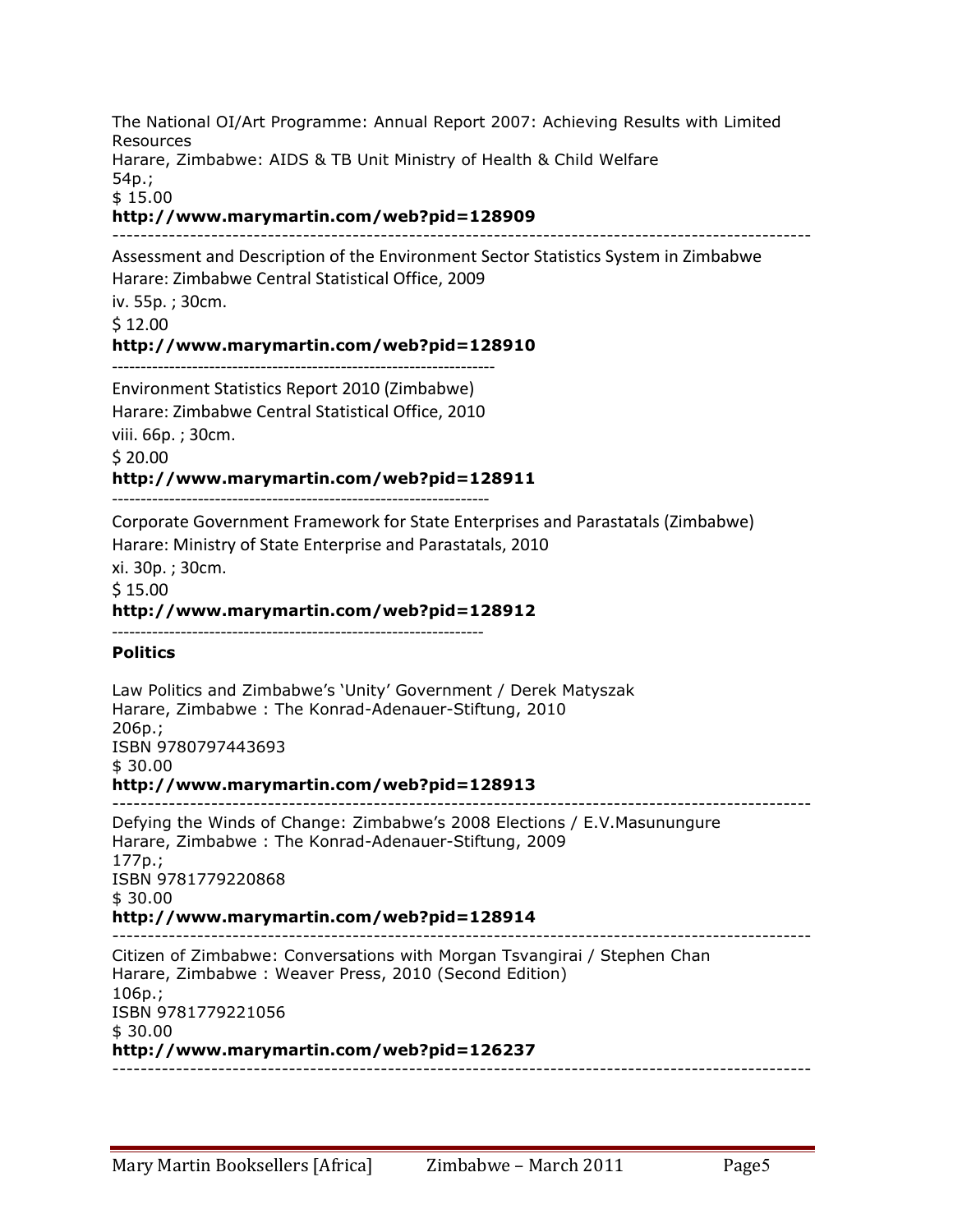The Hidden Dimensions of Operation Murambatsvina in Zimbabwe / Maurice Vambe Harare, Zimbabwe : Weaver Press, 2008 170p.; ISBN 9781779220714 \$ 30.00 **http://www.marymartin.com/web?pid=128915** --------------------------------------------------------------------------------------------------- NURU Promoting Transparency Political Finance in South Africa - CD Harare, Zimbabwe: Transparency International Zimbabwe CD ISBN-13: 9780797443297  $$10.00$ **http://www.marymartin.com/web?pid=128916** HHHHHHHHHHHHHHHHHHHHHHHHHHHHHHHHHHHHHHHHHHHHHHHHHHHHHHHHHHHHHHHHHHHHHH Understanding'the'African'Union'Convention'on'Preventing'and'Combating'Corruption'and' Related Offences / Akere Muna Third'Edition Berlin: Transparency International, 2005 48p.; 21cm.  $$10.00$ **http://www.marymartin.com/web?pid=128917** HHHHHHHHHHHHHHHHHHHHHHHHHHHHHHHHHHHHHHHHHHHHHHHHHHHHHHHHHHHHHHHHHHHHH Whose Fault Is it? Harare, Zimbabwe: Transparency International Zimbabwe, 2007  $v.$ : 43p.; 21cm. ISBN-13: 9780797435094  $$10.00$ **http://www.marymartin.com/web?pid=128918** HHHHHHHHHHHHHHHHHHHHHHHHHHHHHHHHHHHHHHHHHHHHHHHHHHHHHHHHHHHHHHHHHHHH Global Political Agreement 15 Sptember 2008 = Chibvumirano Chematongerwo Enyika Yose 15 Gunyana 2008 = Isivumelwano Sezonmbusazwe Somhlaba Wonke 15 Ngompandula 2008 Zimbabwe: 2008  $65p.$ ; 21cm. English & Ndebele Language  $$12.00$ **http://www.marymartin.com/web?pid=128919** HHHHHHHHHHHHHHHHHHHHHHHHHHHHHHHHHHHHHHHHHHHHHHHHHHHHHHHHHHHHHHHHHHH **Women Studies** Rutendo: The Chief's Grand Daughter / Colette Choto Mutangadura Harare, Zimbabwe : Zimbabwe Women Writers, 2009 153p.; ISBN 9780797437456 \$ 15.00 **http://www.marymartin.com/web?pid=128920** ---------------------------------------------------------------------------------------------------